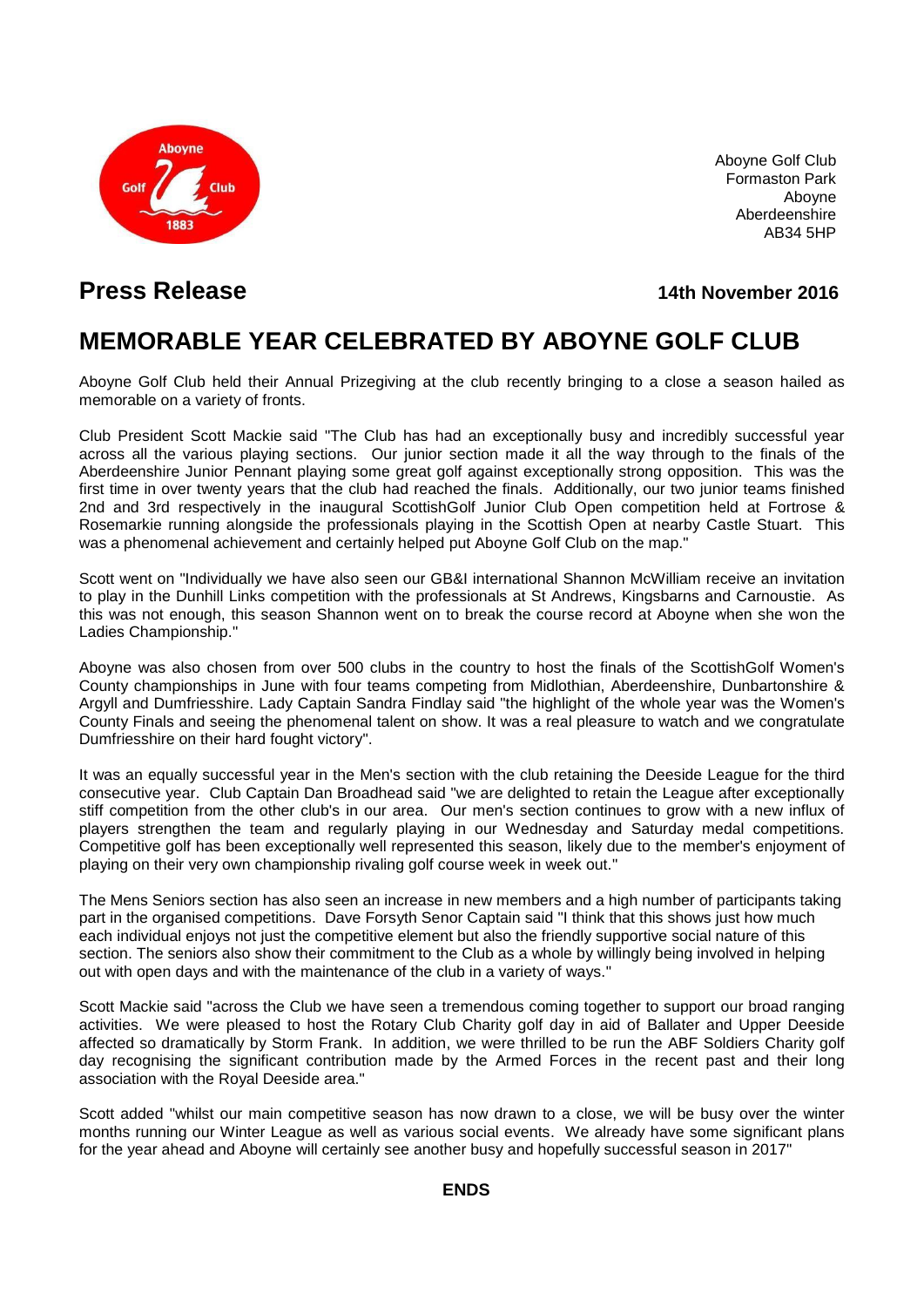#### **Contact** Allan Taylor, Managing Secretary Aboyne Golf Club, Formaston Park, Aboyne Aberdeenshire, AB34 5HP Tel: 013398 86328 Email: [aboynegolfclub@btconnect.com](mailto:aboynegolfclub@btconnect.com) OR [aboynegcmarketing@gmail.com](mailto:aboynegcmarketing@gmail.com)

## **PICTURE**

Junior Section Winners



### Ladies Section Winners